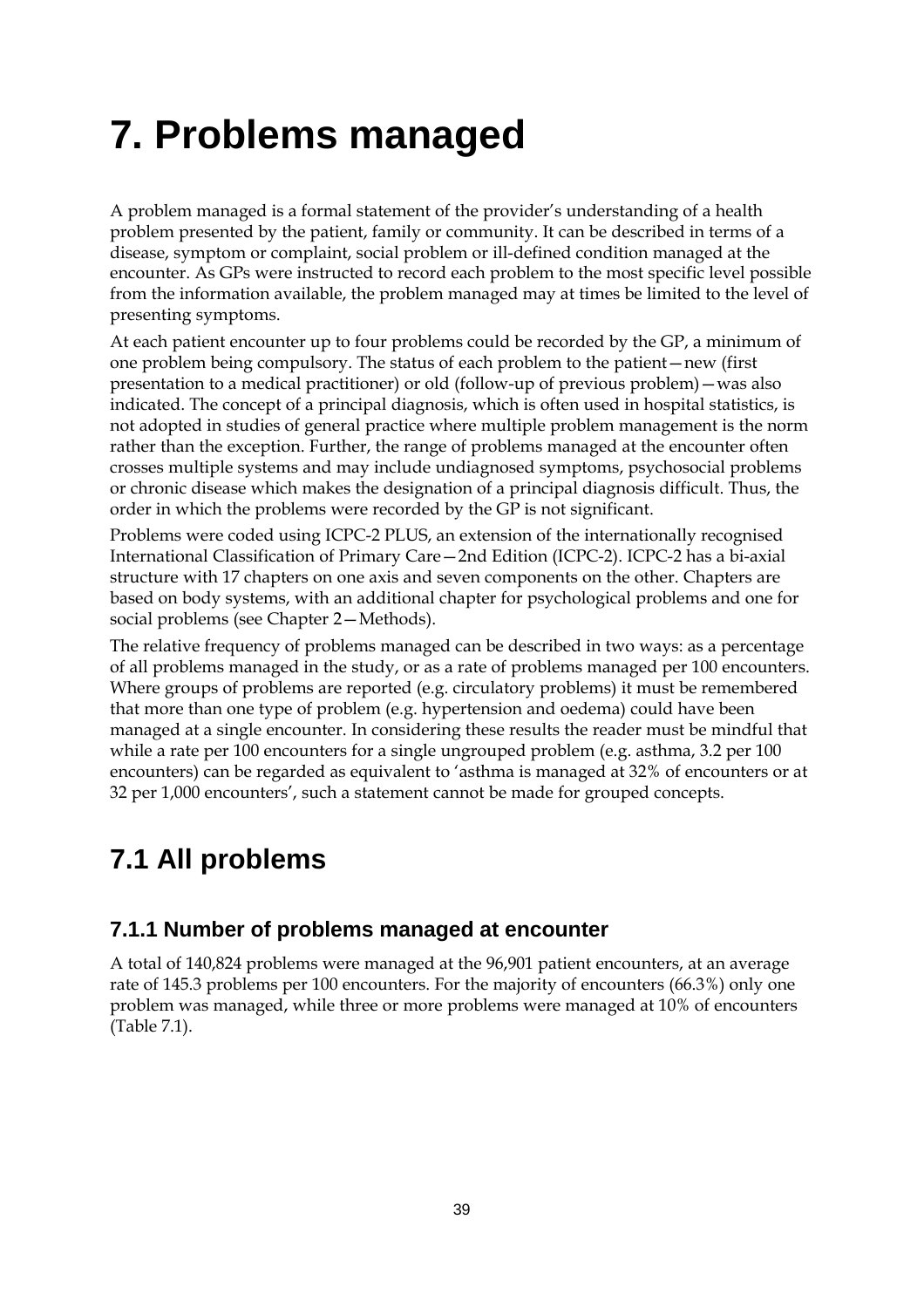| Number of problems managed at<br>encounter | Number of<br>encounters | Col % | 95% LCI      | 95%<br>UCI      |
|--------------------------------------------|-------------------------|-------|--------------|-----------------|
| One problem                                | 64 214                  | 66.3  | 65 1         | 67.4            |
| Two problems                               | 23.359                  | 24.1  | 23.4         | 24 8            |
| Three problems                             | 7.421                   | 77    | 7.3          | 8.1             |
| Four problems                              | 1.907                   | 2.0   | 1.6          | 2.3             |
| Total                                      | 96,901                  | 100.0 | $\alpha = 0$ | $\alpha = 0.05$ |

Table 7.1: Number of problems managed at an encounter

Note: Abbreviations: UCI - Upper confidence interval, LCI - Lower confidence interval.

### 7.1.2 Age-sex specific rates of problems managed

The number of problems managed per encounter varied by both the age and sex of the patient (Figure 7.1).

Overall, slightly more problems were managed per 100 encounters for female patients (141.4) than for male patients (137.1). For patients aged 15 and under, there appeared to be no difference between males and females in the rate of problems managed. However, for patients aged greater that 15 years there was a general trend for females to have a slightly higher rate of problems managed than males. This difference was greatest in the 45-64 years age group.



The number of problems managed increased steadily with age. An average of 170 problems were managed per 100 encounters for patients 65 years and older compared with 118 per 100 encounters for patients aged between 1 and 14 years. The number of problems managed reached a peak of 173 problems per 100 encounters for female patients in the 65-74 age group.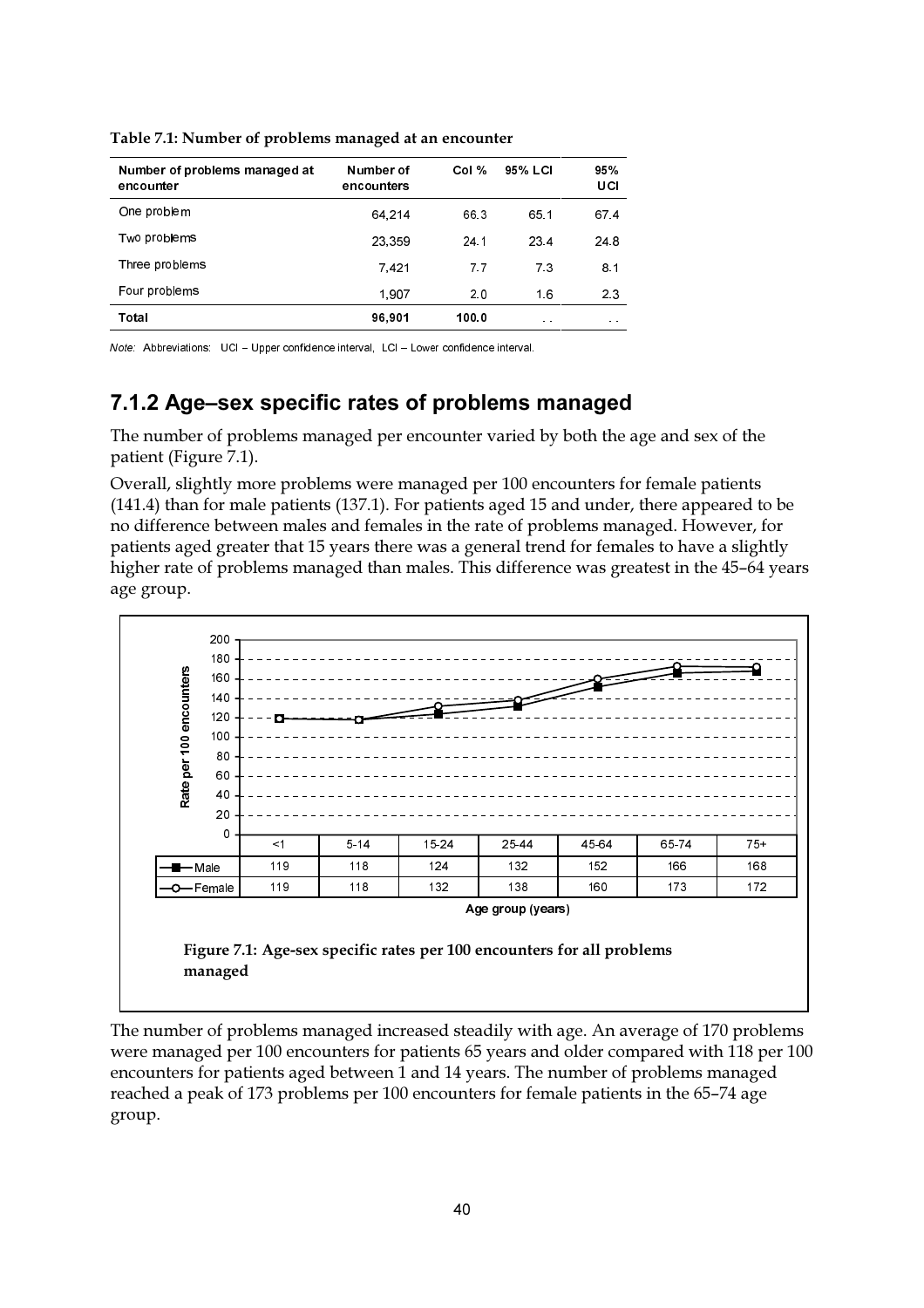### **7.1.3 Nature of Morbidity**

### **Problems managed by ICPC-2 chapter**

Table 7.2 presents (in decreasing order of frequency) the frequency and distribution of problems managed by ICPC-2 chapter. Individual problem types most frequently recorded within each chapter are also included where they represent more than 0.5% of all problems managed. Each ICPC-2 chapter and problem managed is expressed as a percentage of all problems managed and as a rate per 100 encounters with 95% confidence intervals.

| Table 7.2: Distribution of problems managed across ICPC-2 chapter and most frequent individual |  |
|------------------------------------------------------------------------------------------------|--|
| problems within chapter                                                                        |  |

| Problem managed                        | <b>Number</b> | % total<br>problems | Rate per<br>100 encs $(a)$ | <b>95% LCI</b> | <b>95% UCI</b> |
|----------------------------------------|---------------|---------------------|----------------------------|----------------|----------------|
| <b>Respiratory</b>                     | 23,554        | 16.7                | 24.3                       | 23.6           | 25.0           |
| <b>URTI</b>                            | 6,623         | 4.7                 | 6.8                        | 6.4            | 7.3            |
| Acute bronchitis/bronchiolitis         | 3,185         | 2.3                 | 3.3                        | 3.0            | 3.6            |
| Asthma                                 | 3,079         | 2.2                 | 3.2                        | 3.0            | 3.4            |
| Immunisation/vaccination - respiratory | 2,420         | 1.7                 | 2.5                        | 1.3            | 3.7            |
| Sinusitis acute/chronic                | 1,513         | 1.1                 | 1.6                        | 1.4            | 1.7            |
| Tonsillitis*                           | 1,422         | 1.0                 | 1.5                        | 1.3            | 1.6            |
| Allergic rhinitis                      | 926           | 0.7                 | 1.0                        | 0.8            | 1.1            |
| <b>Musculoskeletal</b>                 | 16,404        | 11.7                | 16.9                       | 16.3           | 17.5           |
| Back complaint*                        | 2,573         | 1.8                 | 2.7                        | 2.4            | 2.9            |
| Osteoarthritis*                        | 2,118         | 1.5                 | 2.2                        | 2.0            | 2.4            |
| Sprain/strain*                         | 1,790         | 1.3                 | 1.9                        | 1.6            | 2.1            |
| Fracture*                              | 1,051         | 0.8                 | 1.1                        | 0.9            | 1.2            |
| <b>Skin</b>                            | 15,976        | 11.3                | 16.5                       | 16.0           | 17.0           |
| Contact dermatitis                     | 1,778         | 1.3                 | 1.8                        | 1.7            | 2.0            |
| Solar keratosis/sunburn                | 963           | 0.7                 | 1.0                        | 0.8            | 1.2            |
| Laceration/cut                         | 821           | 0.6                 | 0.9                        | 0.7            | 1.0            |
| Malignant skin neoplasm                | 814           | 0.6                 | 0.8                        | 0.7            | 1.0            |
| <b>Circulatory</b>                     | 15,638        | 11.1                | 16.1                       | 15.4           | 16.8           |
| Hypertension*                          | 8,000         | 5.7                 | 8.3                        | 7.8            | 8.7            |
| Cardiac check-up*                      | 1,204         | 0.9                 | 1.2                        | 0.9            | 1.6            |
| Ischaemic heart disease without angina | 1,054         | 0.8                 | 1.1                        | 0.9            | 1.3            |
| <b>Heart failure</b>                   | 846           | 0.6                 | 0.9                        | 0.7            | 1.1            |
| <b>General &amp; unspecified</b>       | 12,775        | 9.1                 | 13.2                       | 12.7           | 13.7           |
| General immunisation/vaccination       | 2,066         | 1.5                 | 2.1                        | 1.9            | 2.4            |
| General check-up*                      | 1,501         | 1.1                 | 1.6                        | 1.3            | 1.8            |
| Viral disease NOS                      | 1,284         | 0.9                 | 1.3                        | 1.1            | 1.5            |
| Medication request/renew/inject NOS    | 1,064         | 0.8                 | 1.1                        | 0.7            | 1.5            |

*(continued)*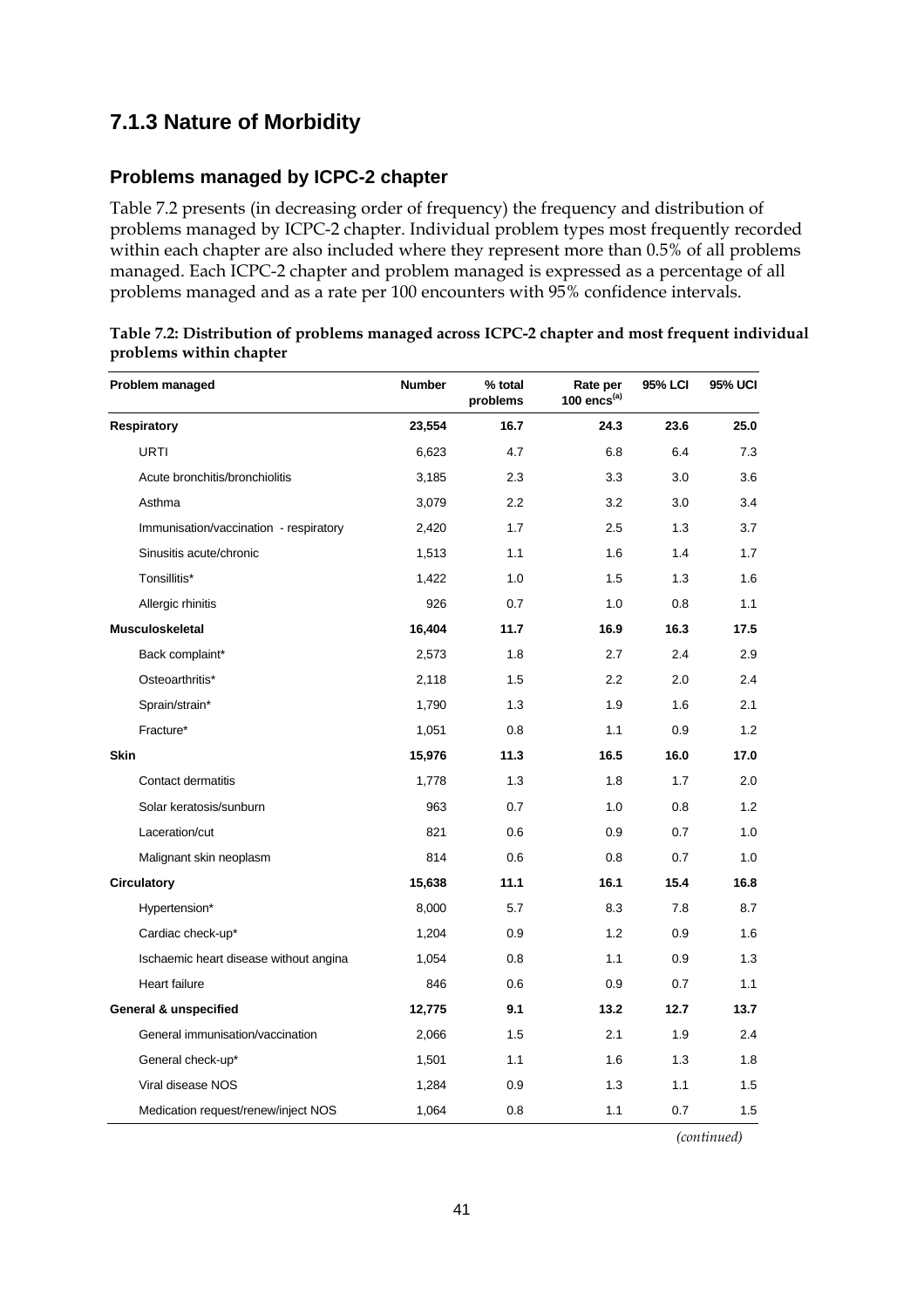| Problem managed                     | Number  | % total<br>problems | Rate per<br>100 $encs^{(a)}$ | 95% LCI | 95% UCI |
|-------------------------------------|---------|---------------------|------------------------------|---------|---------|
| Psychological                       | 10,142  | 7.2                 | 10.5                         | 10.0    | 11.0    |
| Anxiety*                            | 1,639   | 1.2                 | 1.7                          | 1.5     | 1.9     |
| Depression*                         | 3,367   | 2.4                 | 3.5                          | 3.3     | 3.7     |
| Sleep disturbance                   | 1,579   | 1.1                 | 1.6                          | 1.5     | 1.8     |
| <b>Digestive</b>                    | 9,926   | 7.1                 | 10.2                         | 9.9     | 10.5    |
| Oesophageal disease                 | 1,445   | 1.0                 | 1.5                          | 1.4     | 1.6     |
| Gastroenteritis, presumed infection | 1,047   | 0.7                 | 1.1                          | 0.9     | 1.3     |
| <b>Endocrine &amp; metabolic</b>    | 8,534   | 6.1                 | 8.8                          | 8.4     | 9.2     |
| Diabetes*                           | 2,485   | 1.8                 | 2.6                          | 2.4     | 2.7     |
| Lipid disorder                      | 2,392   | 1.7                 | 2.5                          | 2.3     | 2.7     |
| Female genital system               | 6,073   | 4.3                 | 6.3                          | 5.9     | 6.6     |
| Female genital check-up/Pap smear*  | 1,566   | 1.1                 | 1.6                          | 1.4     | 1.9     |
| Menopausal complaint                | 1,428   | 1.0                 | 1.5                          | 1.3     | 1.6     |
| Menstrual problems*                 | 772     | 0.6                 | 0.8                          | 0.7     | 0.9     |
| Ear                                 | 4,757   | 3.4                 | 4.9                          | 4.7     | 5.1     |
| Acute otitis media/myringitis       | 1,745   | 1.2                 | 1.8                          | 1.6     | 2.0     |
| Otitis externa                      | 838     | 0.6                 | 0.9                          | 0.7     | 1.0     |
| Pregnancy & family planning         | 3,927   | 2.8                 | 4.1                          | 3.7     | 4.4     |
| Pre/post natal check-up*            | 1,000   | 0.7                 | 1.0                          | 0.7     | 1.4     |
| Oral contraception*                 | 946     | 0.7                 | 1.0                          | 0.8     | 1.1     |
| Neurological                        | 3,898   | 2.8                 | 4.0                          | 3.8     | 4.2     |
| Migraine                            | 910     | 0.7                 | 0.9                          | 0.8     | 1.1     |
| <b>Urology</b>                      | 2,754   | 2.0                 | 2.8                          | 2.7     | 3.0     |
| UTI*                                | 1,569   | 1.1                 | 1.6                          | 1.5     | 1.7     |
| Eye                                 | 2,720   | 1.9                 | 2.8                          | 2.7     | 3.0     |
| Infectious conjunctivitis           | 829     | 0.6                 | 0.9                          | 0.7     | 1.0     |
| <b>Blood</b>                        | 1,642   | 1.2                 | 1.7                          | 1.5     | 1.9     |
| Male genital system                 | 1,364   | 1.0                 | 1.4                          | 1.3     | 1.5     |
| Social problems                     | 742     | 0.5                 | 0.8                          | 0.6     | 0.9     |
| <b>Total problems</b>               | 140,824 | 100.0               | 145.3                        | 143.5   | 147.2   |

**Table 7.2 (continued): Distribution of problems managed across ICPC-2 chapters and most frequent individual problems within chapter**

(a) Figures do not total 100% as more than one problem can be managed at each encounter. Only frequencies >0.5 included.

Includes multiple ICPC-2 or ICPC-2 PLUS codes (see Appendix III).

*Note:* Abbreviations: Encs – encounters, UCI – Upper confidence interval, LCI – Lower confidence interval,

Overall, half of the problems managed in general practice related to four major body systems—the respiratory, musculoskeletal, skin and circulatory systems. Other common problems were of a psychological nature or related to the digestive, endocrine/metabolic, or female genital systems. Problems least frequently presented related to the blood and blood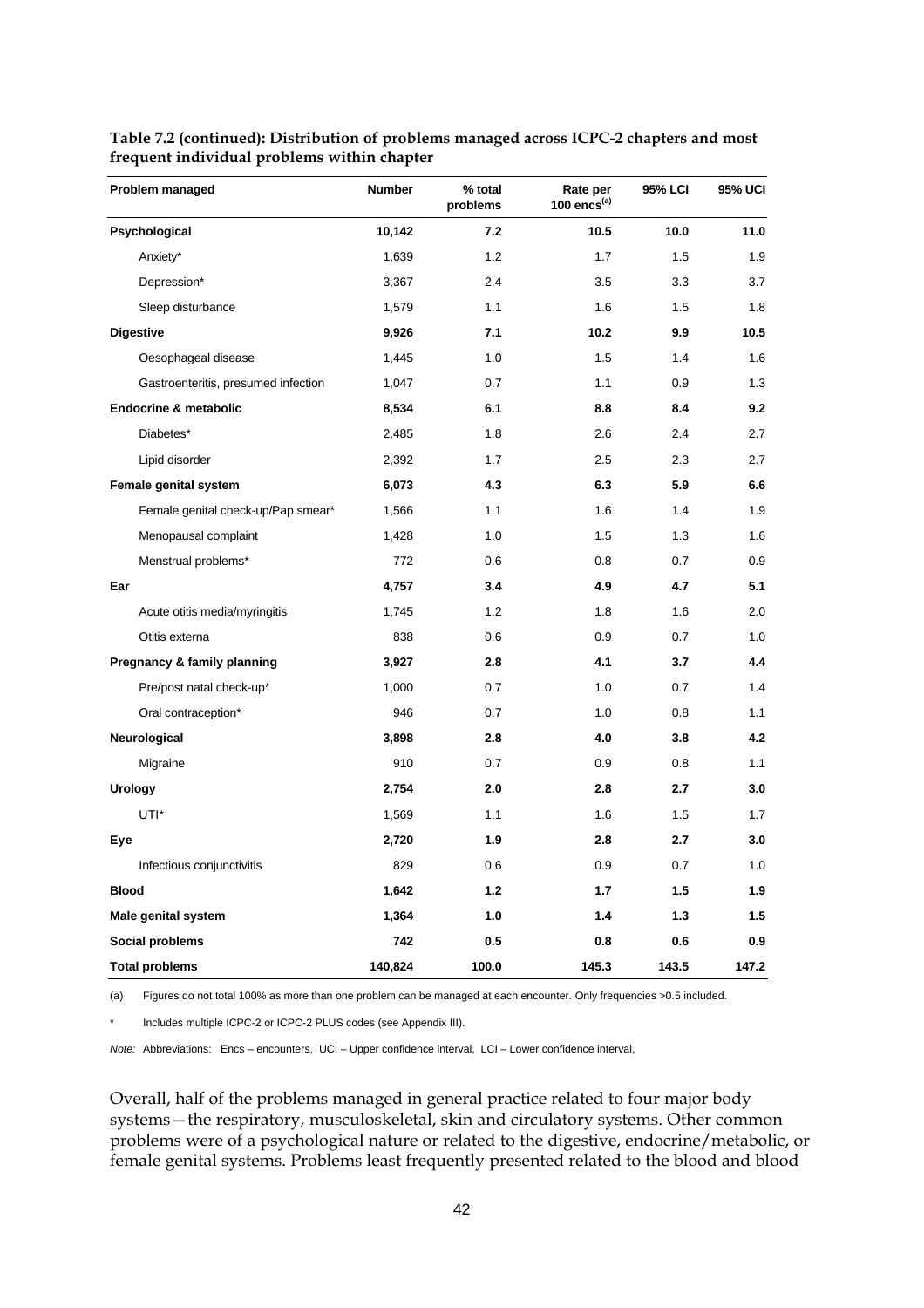forming organs and the male genital system or were of a social nature. Almost 10% of problems managed were not related to a specific body system and were classified in the general and unspecified chapter.

At a chapter level, **respiratory problems** were the most frequently managed at a rate of 24.3 per 100 encounters, accounting for nearly a fifth (16.7%) of all problems managed. The high occurrence of URTI, bronchitis and asthma contributed to this result. Other common respiratory problems included influenza vaccination, sinusitis and tonsillitis.

Problems related to the **musculoskeletal system** were managed at a rate of 16.9 per 100 encounters. Back complaints (including back pain, disc prolapse and degeneration, and other specific back syndromes) were the most frequent (2.7 per 100 encounters). Other common musculoskeletal problems included osteoarthritis and injuries such as sprains/strains and fractures.

The relative rate of **skin problems** (16.5 per 100 encounters) was almost as high as that of musculoskeletal problems. Contact dermatitis (including non-specific dermatitis and eczema) was most common (1.8 per 100 encounters), followed by solar keratosis and injuries to the skin such as lacerations and cuts. Malignant neoplasms were also seen frequently.

Hypertension (8.3 per 100 encounters) constituted over half of all **circulatory problems** (16.1 per 100 encounters) and was the most frequently managed diagnosis, accounting for 5.7% of all problems. Cardiac related check-ups, ischaemic heart disease and heart failure were other circulatory conditions arising at a relatively high frequency.

The most common problem managed in the **general and unspecified** chapter was general immunisation/vaccination, followed by general check-ups, and ill-defined or unspecified viral illnesses. Medication provision for an unspecified diagnosis/problem was also common (1.1 per 100 encounters).

### **Problems managed by ICPC-2 component**

Examination of problems managed across ICPC-2 components provides an alternative way of viewing the types of matters dealt with at general practice consultations (Table 7.3).

GPs were instructed to record problems managed in the most specific terms available. In an ideal world we could therefore predict that problems managed should fall into three components of ICPC-2, namely the diagnosis/disease, symptoms and complaints, and diagnostic and preventive procedures (e.g. check-up). Although these components were the most frequently recorded, there were a small number of problems described in terms of a prescription, referral, test result or administrative procedure. In these circumstances the lack of clinical description of the underlying problem required the label to be coded in terms of the process described (e.g. diagnosis was recorded as referral to dermatologist).

The majority of problems (65.2%) were described in terms of a diagnosis or disease (e.g. hypertension, depression, asthma) at an average rate of 94.7 per 100 encounters. Problems described in terms of a symptom or complaint (e.g. febrile) represented almost a quarter of all problems managed and were recorded at a rate of 33.0 per 100 encounters. Diagnostic screening and preventive procedures occurred at a rate of 12.8 per 100 encounters and were most commonly check-ups and vaccinations/immunisations. Problems related to the provision of medication and other treatments where no other diagnostic information was given were recorded at a rate of 2.6 per 100 encounters, while problems described in terms of a referral, test result, or administrative procedure were relatively few (less than 2% of all problems).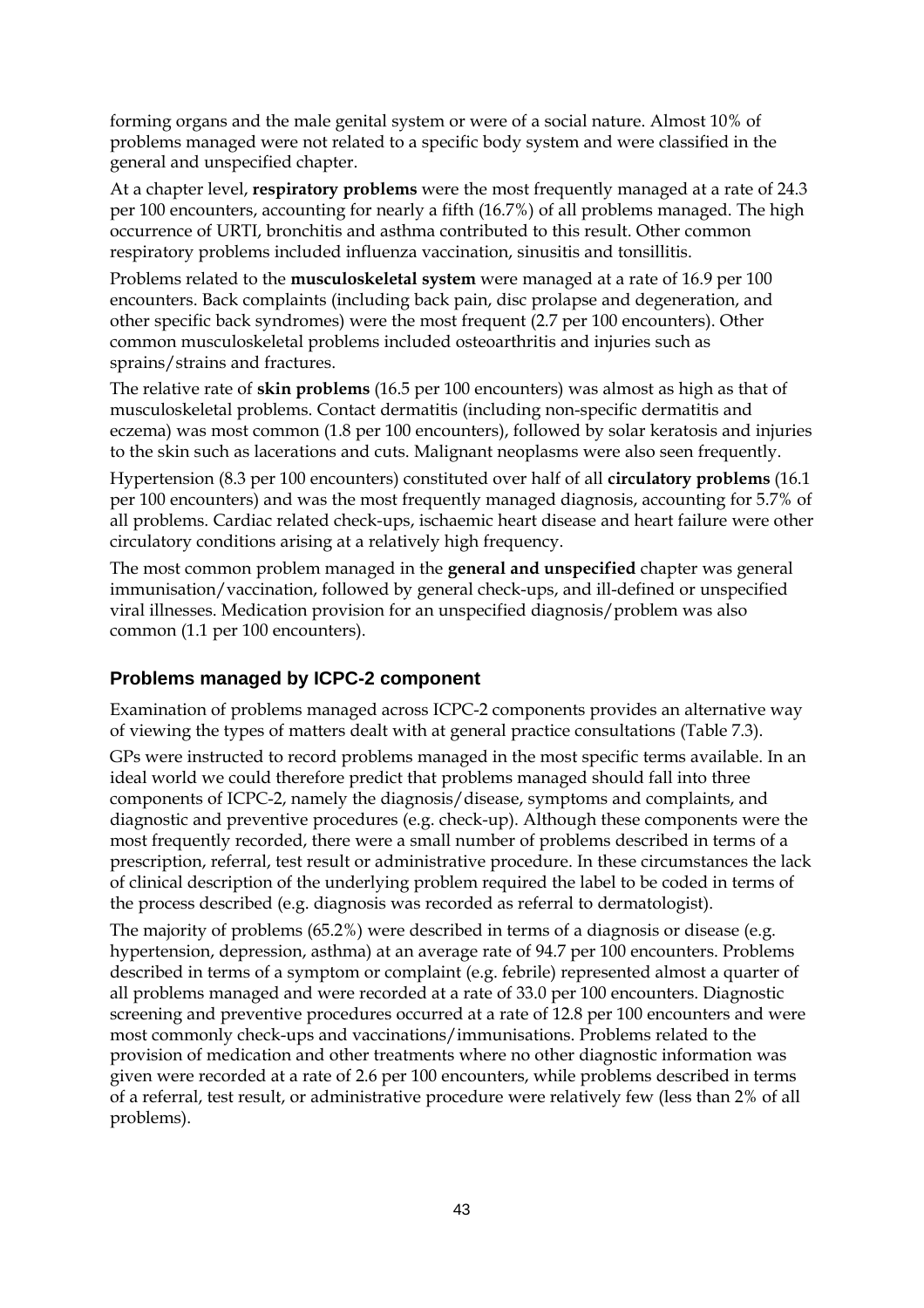| <b>ICPC-2 component</b>                | <b>Number</b> | % of total<br>problems | Rate per<br>100 $encs^{(a)}$ | 95% LCI | <b>95% UCI</b> |
|----------------------------------------|---------------|------------------------|------------------------------|---------|----------------|
| Diagnosis, disease                     | 91,747        | 65.2                   | 94.7                         | 93.1    | 96.3           |
| Symptoms & complaints                  | 32.009        | 22.7                   | 33.0                         | 32.2    | 33.9           |
| Diagnostic & preventive procedures     | 12.432        | 8.8                    | 12.8                         | 12.2    | 13.5           |
| Medications, treatments & therapeutics | 2,529         | 1.8                    | 2.6                          | 2.3     | 2.9            |
| Referral & other RFE                   | 936           | 0.7                    | 1.0                          | 0.7     | 1.2            |
| Results                                | 786           | 0.6                    | 0.8                          | 0.5     | 1.1            |
| Administrative                         | 385           | 0.3                    | 0.4                          | 0.2     | 0.6            |
| <b>Total problems</b>                  | 140,824       | 100.0                  | 145.3                        | 143.5   | 147.2          |

**Table 7.3: Distribution of problems managed by ICPC-2 component**

(a) Figures do not total 100% as more than one problem can be managed at each encounter.

*Note:* Abbreviations: Encs – encounters, RFE – reason for encounter, UCI – Upper confidence interval, LCI – Lower confidence interval.

### **Most frequent problems managed**

The 30 most commonly recorded problems are listed in descending order of frequency in Table 7.4. In this analysis the specific chapter to which 'across chapter concepts' (immunisation/vaccination and prescriptions) apply is ignored and the concept grouped to all other similar concepts. For example, immunisation/vaccination includes flu vaccination (from chapter R) as well as those for childhood immunisation (chapter A), hepatitis immunisation (chapter D) and neurological immunisations such as hibtiter (chapter N).

The 30 most frequently managed problems accounted for almost half of all problems managed. Hypertension was the most common, accounting for almost 6% of all problems managed, at a rate of 8.3 per 100 encounters. This was followed by URTI, which was recorded at a rate of 6.8 per 100 encounters and immunisation/vaccination (5.2 per 100 encounters). Together these top three problems accounted for nearly 15% of all problems managed and their relative frequency was notably higher than that of all other problems managed.

Depression was the fourth most commonly managed problem (3.5 per 100 encounters), followed closely by bronchitis, asthma and back complaint. A number of chronic conditions followed, including diabetes, lipid disorders and osteoarthritis at a rate of 2.6, 2.5 and 2.2 per 100 encounters respectively.

The remaining problems in the top 30 included some problems from body systems that were relatively low in frequency. Although problems involving the ear chapter accounted for only 3.4% of problems overall, otitis media is among the top 30 problems managed. Similarly, urological problems were relatively infrequent overall (only 2.0% of total problems—Table 7.2), however urinary tract infections were among the most frequent problems.

It is also notable that a number of non-diagnostic problem labels fell into the top 30 problems most frequently managed by general practitioners. These included preventive care (immunisations/vaccinations), general and body systems specific check-ups (female genital, reproductive and circulatory chapters) and medication provision or review.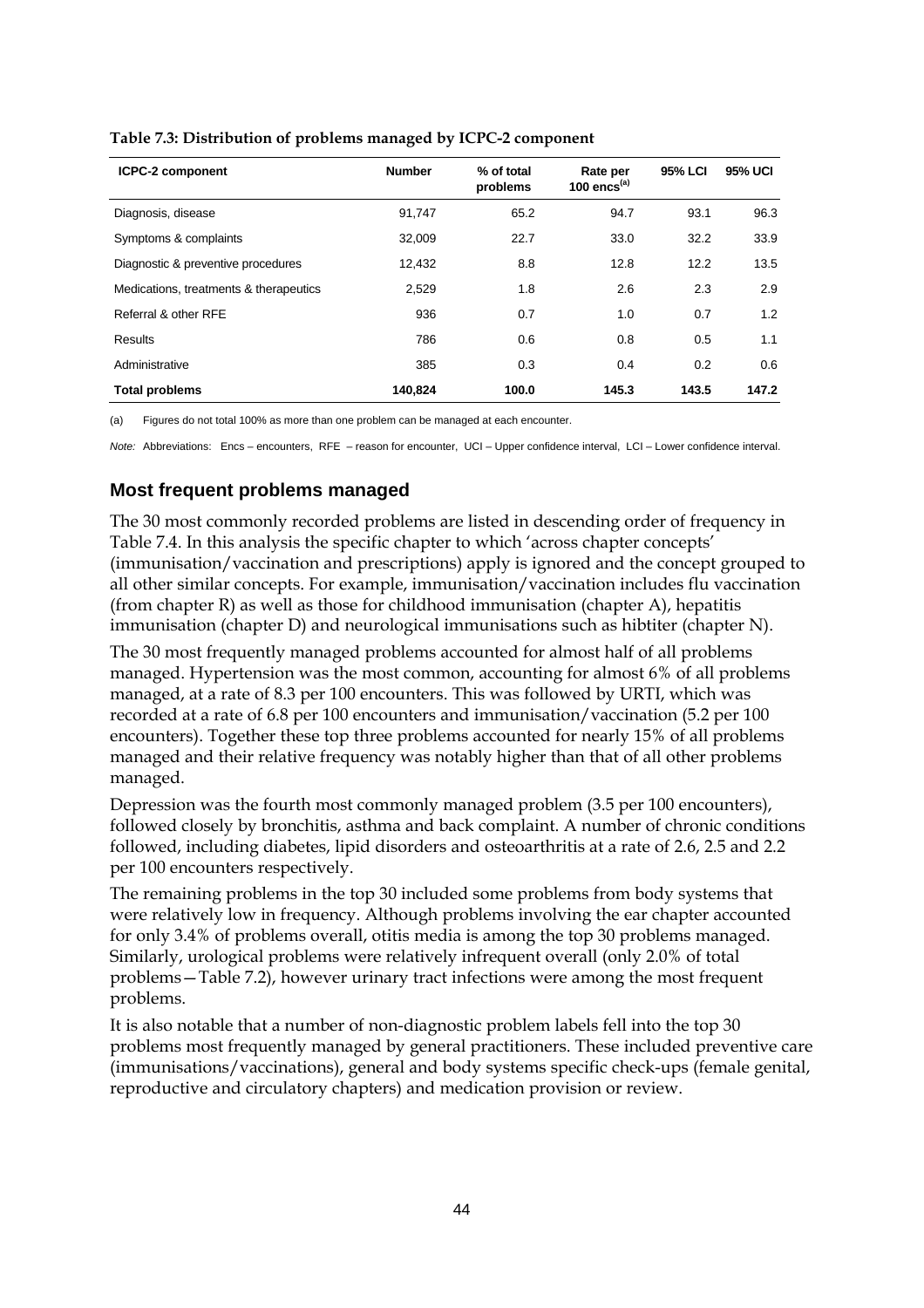| Table 7.4: Most frequently managed problems |  |  |
|---------------------------------------------|--|--|
|---------------------------------------------|--|--|

| Problem managed                        | <b>Number</b><br>% of total<br>problems |      | Rate per 100<br>encs <sup>(a)</sup> | 95% LCI                | 95% UCI       |
|----------------------------------------|-----------------------------------------|------|-------------------------------------|------------------------|---------------|
| Hypertension*                          | 8,000                                   | 5.7  | 8.3                                 | 7.8                    | 8.7           |
| URTI                                   | 6,623                                   | 4.7  | 6.8                                 | 6.4                    | 7.3           |
| Immunisation/vaccination (all)*        | 5,025                                   | 3.6  | 5.2                                 | 4.7                    | 5.7           |
| Depression*                            | 3,367                                   | 2.4  | 3.5                                 | 3.3                    | 3.7           |
| Acute bronchitis/bronchiolitis         | 3,185                                   | 2.3  | 3.3                                 | 3.0                    | 3.6           |
| Asthma                                 | 3,079                                   | 2.2  | 3.2                                 | 3.0                    | 3.4           |
| Back complaint*                        | 2,573                                   | 1.8  | 2.7                                 | 2.4                    | 2.9           |
| Diabetes*                              | 2,485                                   | 1.8  | 2.6                                 | 2.4                    | 2.7           |
| Lipid disorder                         | 2,392                                   | 1.7  | 2.5                                 | 2.3                    | 2.7           |
| Osteoarthritis*                        | 2,118                                   | 1.5  | 2.2                                 | 2.0                    | 2.4           |
| Sprain/strain*                         | 1,790                                   | 1.3  | 1.9                                 | 1.6                    | 2.1           |
| Contact dermatitis                     | 1,778                                   | 1.3  | 1.8                                 | 1.7                    | 2.0           |
| Acute otitis media/myringitis          | 1,745                                   | 1.2  | 1.8                                 | 1.6                    | 2.0           |
| Anxiety*                               | 1,639                                   | 1.2  | 1.7                                 | 1.5                    | 1.9           |
| Sleep disturbance                      | 1,579                                   | 1.1  | 1.6                                 | 1.5                    | 1.8           |
| UTI*                                   | 1,569                                   | 1.1  | 1.6                                 | 1.5                    | 1.7           |
| Female genital check-up/Pap smear*     | 1,566                                   | 1.1  | 1.6                                 | 1.4                    | 1.9           |
| Sinusitis acute/chronic                | 1,513                                   | 1.1  | 1.6                                 | 1.4                    | 1.7           |
| General check-up*                      | 1,501                                   | 1.1  | 1.6                                 | 1.3                    | 1.8           |
| Oesophageal disease                    | 1,445                                   | 1.0  | 1.5                                 | 1.4                    | 1.6           |
| Menopausal complaint                   | 1,428                                   | 1.0  | 1.5                                 | 1.3                    | 1.6           |
| Tonsillitis*                           | 1,422                                   | 1.0  | 1.5                                 | 1.3                    | 1.6           |
| Prescription (all)*                    | 1,360                                   | 1.0  | 1.4                                 | 1.1                    | 1.7           |
| Viral disease NOS                      | 1,284                                   | 0.9  | 1.3                                 | 1.1                    | 1.5           |
| Cardiac check-up*                      | 1,204                                   | 0.9  | 1.2                                 | 0.9                    | 1.6           |
| Ischaemic heart disease without angina | 1,054                                   | 0.8  | 1.1                                 | 0.9                    | 1.3           |
| Fracture*                              | 1,051                                   | 0.8  | 1.1                                 | $0.9\,$                | $1.2$         |
| Gastroenteritis, presumed infection    | 1,047                                   | 0.7  | 1.1                                 | 0.9                    | 1.3           |
| Pre/post natal check-up*               | 1,000                                   | 0.7  | 1.0                                 | 0.7                    | 1.4           |
| Solar keratosis/sunburn                | 963                                     | 0.7  | 1.0                                 | 0.8                    | $1.2$         |
| Subtotal                               | 66,786                                  | 47.4 | $\sim$                              | $\ddot{\phantom{1}}$ . | $\sim$ $\sim$ |
| <b>Total problems</b>                  | 140,824                                 | 100  | 145.3                               | 143.5                  | 147.2         |

(a) Figures do not total 100% as more than one problem can be managed at each encounter. Also only frequencies >0.5% are included.

\* Includes multiple ICPC-2 or ICPC-2 PLUS codes (see Appendix III).

*Note:* Abbreviations: Encs – encounters, UCI – Upper confidence interval, LCI – Lower confidence intervals.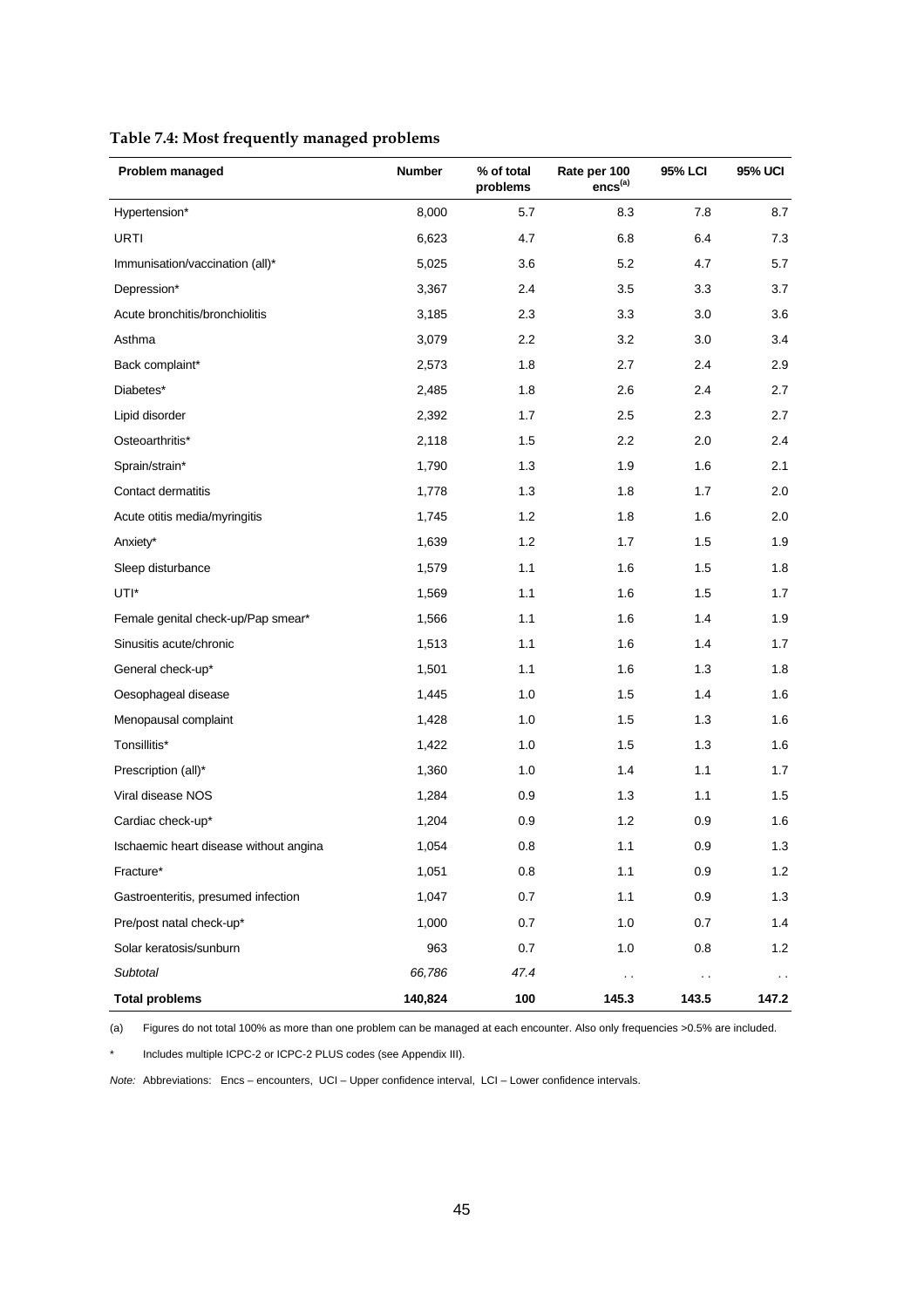# **7.2 New problems**

For each problem managed, a problem status was assigned – new or old. A new problem is defined as the first presentation of a problem to any medical practitioner. This includes new episodes of a recurrent problem and excludes the presentation of a problem first assessed by another provider. Hence, a new problem is the first consultation for a new episode of an acute problem or the first consultation for a new chronic problem. An old problem is defined as a previously assessed problem which requires ongoing (follow-up) care. Missing data (where no problem was status indicated) were eliminated from this analysis.

### 7.2.1 Age-sex specific rates of new problems managed

Of the 140,824 problems managed, a problem status was nominated for 108,735 (77.2%). Of these, 52,774 (44.4%) were new. The distribution of new problems managed per 100 encounters by age (Figure 7.2) is notably different from that for total problems (Figure 7.1). Although the sex of the patient appeared to have little effect on the rate of new problems managed, as age increased the relative rate of new problems decreased. This trend is consistent with the assumption that new problems presented to the GP tend to be acute, and that older patients are more likely to attend for chronic problems in contrast to acute conditions in younger people.

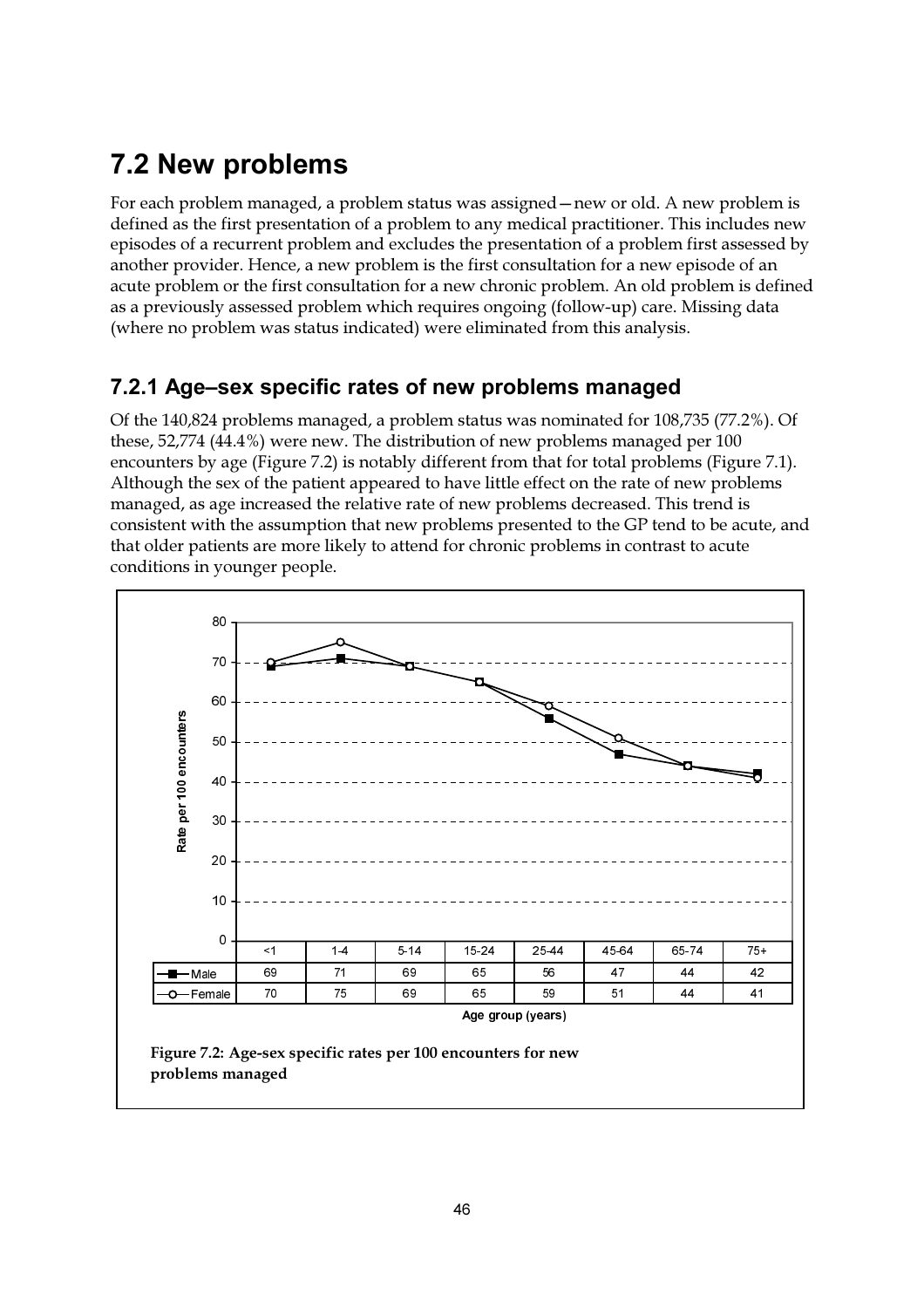### **7.2.2 Most common new problems**

### **Table 7.5: Most frequently managed new problems**

| New problem managed                  | <b>Number</b> | % of new<br>problems | New problems as a<br>% of the total for<br>that problem | Problem<br>specific rate<br>per 100 enc <sup>(a)</sup> | 95%<br>LCI    | 95%<br>UCI    |
|--------------------------------------|---------------|----------------------|---------------------------------------------------------|--------------------------------------------------------|---------------|---------------|
| URTI                                 | 4,868         | 9.2                  | 93.2                                                    | 5.0                                                    | 4.6           | 5.4           |
| Immunisation/vaccination (all)*      | 2,853         | 5.4                  | 81.7                                                    | 2.9                                                    | 2.5           | 3.4           |
| Acute bronchitis/bronchiolitis       | 2,032         | 3.9                  | 81.3                                                    | 2.1                                                    | 1.8           | 2.4           |
| Acute otitis media/myringitis        | 1,136         | $2.2\,$              | 82.9                                                    | 1.2                                                    | 1.0           | 1.4           |
| Sprain/strain*                       | 1,013         | 1.9                  | 68.9                                                    | 1.1                                                    | 0.8           | 1.3           |
| Tonsillitis*                         | 995           | 1.9                  | 88.0                                                    | 1.0                                                    | 0.8           | 1.2           |
| Sinusitis acute/chronic              | 925           | 1.8                  | 77.1                                                    | 1.0                                                    | 0.8           | 1.2           |
| UTI*                                 | 905           | 1.7                  | 71.9                                                    | 0.9                                                    | 0.8           | 1.0           |
| Viral disease NOS                    | 899           | 1.7                  | 85.5                                                    | 0.9                                                    | 0.7           | 1.1           |
| Contact dermatitis                   | 802           | 1.5                  | 55.0                                                    | 0.8                                                    | 0.7           | 0.9           |
| Gastroenteritis (presumed infection) | 763           | 1.5                  | 90.8                                                    | 0.8                                                    | 0.6           | 1.0           |
| Depression*                          | 666           | 1.3                  | 24.9                                                    | 0.7                                                    | 0.5           | 0.8           |
| General check-up*                    | 636           | 1.2                  | 70.6                                                    | 0.7                                                    | 0.4           | 0.9           |
| Conjunctivitis, infectious           | 592           | 1.1                  | 90.0                                                    | 0.6                                                    | 0.5           | 0.7           |
| Female genital check-up*             | 538           | 1.0                  | 51.3                                                    | 0.6                                                    | 0.3           | 0.8           |
| Otitis externa                       | 502           | 1.0                  | 69.8                                                    | 0.5                                                    | 0.3           | 0.7           |
| Back complaint*                      | 494           | 0.9                  | 24.8                                                    | 0.5                                                    | 0.4           | 0.6           |
| Gastrointestinal infection           | 458           | 0.9                  | 90.8                                                    | 0.5                                                    | 0.3           | 0.7           |
| Malignant skin neoplasm              | 444           | 0.8                  | 70.2                                                    | 0.5                                                    | 0.3           | 0.6           |
| Laceration/cut                       | 442           | 0.8                  | 69.1                                                    | 0.5                                                    | 0.3           | 0.6           |
| Asthma                               | 440           | 0.8                  | 18.8                                                    | 0.5                                                    | 0.3           | 0.6           |
| Solar keratosis/sunburn              | 437           | 0.8                  | 59.9                                                    | 0.5                                                    | 0.3           | 0.6           |
| Fracture*                            | 418           | 0.8                  | 52.0                                                    | 0.4                                                    | 0.3           | 0.6           |
| Hypertension*                        | 415           | 0.8                  | 6.4                                                     | 0.4                                                    | 0.2           | 0.6           |
| Menstrual problems*                  | 396           | 0.8                  | 63.5                                                    | 0.4                                                    | 0.3           | 0.6           |
| Skin infection (incl post traumatic) | 390           | 0.7                  | 79.4                                                    | 0.4                                                    | 0.2           | 0.6           |
| Osteoarthritis*                      | 390           | $0.7\,$              | 22.3                                                    | 0.4                                                    | 0.2           | $0.6\,$       |
| Excessive ear wax                    | 380           | 0.7                  | 79.7                                                    | 0.4                                                    | 0.2           | 0.5           |
| Bruise/contusion                     | 363           | 0.7                  | 85.7                                                    | 0.4                                                    | 0.2           | 0.6           |
| Abdominal pain*                      | 360           | 0.7                  | 66.8                                                    | 0.4                                                    | $0.2\,$       | 0.5           |
| Subtotal                             | 25,951        | 49.2                 | $\sim$                                                  | $\sim$ $\sim$                                          | $\sim$ $\sim$ | $\sim$ $\sim$ |
| <b>Total problems</b>                | 52,774        | 100                  | $\sim$                                                  | 54.5                                                   | 53.0          | 56.0          |

(a) Figures do not total 100% as more than one problem can be managed at each encounter. Also only new problems >0.5% are included.

Includes multiple ICPC-2 or ICPC-2 PLUS codes (see Appendix III).

*Note:* Abbreviations: Enc – encounters, UCI – Upper confidence interval, LCI – Lower confidence interval, NOS – not otherwise specified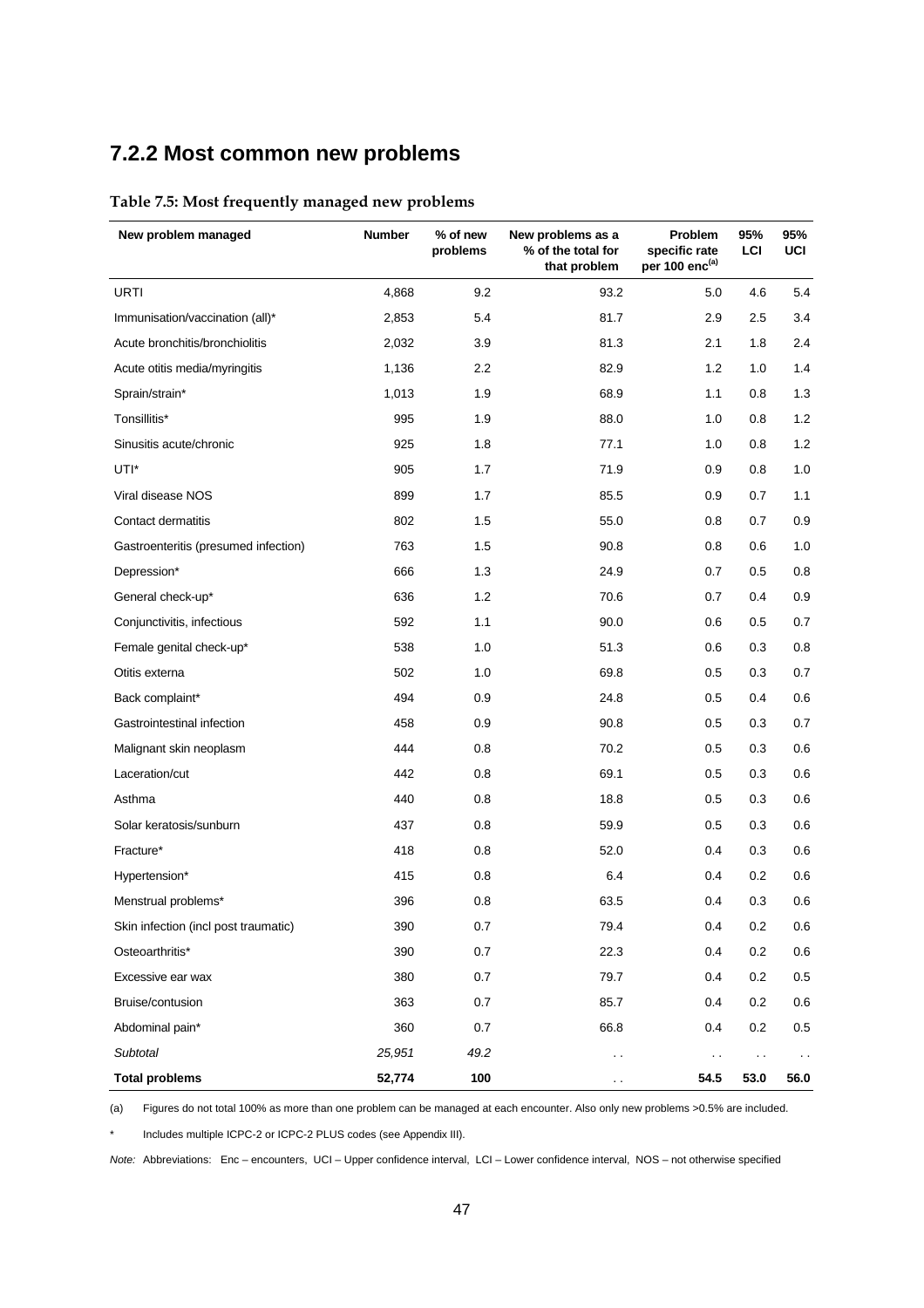Respiratory problems accounted for almost a quarter (24.4%) of all new problems, followed by those related to the skin (dermatitis, malignant neoplasms, lacerations, solar keratosis), of a general and unspecific nature (fever, unspecified viral illness, weakness/tiredness), or related to the musculoskeletal (sprain/strain, back complaints, fracture) and digestive (gastroenteritis, gastrointestinal infections, abdominal pain) systems. Together these five ICPC-2 chapters represented 69.1% of all new problems (data not presented in tabular form). Table 7.5 lists the most commonly managed new problems in decreasing order of frequency and gives the proportion of all new problems accounted for by each.

There are some notable differences in the frequency distribution of new problems (Table 7.5) when compared to total problems managed (Table 7.2). As expected, most new problems tended to be of an acute (e.g. respiratory or skin infections, musculoskeletal injuries) or preventive nature (e.g. immunisations or check-ups). The most common new problems once again included the respiratory diagnoses of URTI and acute bronchitis which accounted for 9.2% and 3.9% of all new problems respectively. Immunisations, sprains/strains, tonsillitis, sinusitis and UTIs also remained high.

The third numerical column in Table 7.5 describes the number of new problems as a percentage of the total contacts for that problem. Not surprisingly acute problems such as URTI (93.2% new), gastroenteritis (90.8% new) and conjunctivitis (90.0% new) were more likely to present to the GP as a new problem, while contacts related to chronic conditions such as hypertension (6.4% new), asthma (18.8% new), osteoarthritis (22.3% new) and depression (24.9% new) were more likely to be follow-up contacts (i.e. pre-existing conditions).

## **7.3 The inter-relationship of a problem managed with other variables. Example: Depression**

A problem was classified as 'depression' if the GP recorded it in the diagnosis/problem section of the form as either: a complaint, such as 'feeling depressed', which included more specific labels of feeling sad, lonely, unhappy, worried or having low self esteem (ICPC-2 rubric P03); or in diagnostic terms such as a depressive disorder, which included more specific labels of depressive neurosis, postnatal or reactive depression, or anxiety with depression (ICPC-2 rubric P76).

Depression was the fourth most common problem managed in general practice. It presented on 3,367 occasions (at a rate of 3.5 per 100 encounters), accounting for 2.4% of all problems managed. Of these, 666 (19.8%) were new diagnoses of depression (0.7 per 100 encounters). A simple extrapolation based on approximately 103 million Medicare claimed general practice consultations would then suggest there are approximately 3.6 million encounters per year in which GPs manage depression and approximately 709,000 new episodes of depression are diagnosed in general practice in Australia each year.

Figure 7.3 illustrates the relationship of depression with other variables that are collected at the general practice encounter. Depression can be directly linked to patient characteristics such as age and sex, treatments provided, prescriptions written, tests and investigations ordered, and referrals transcribed (solid arrows). Depression can also be indirectly related to patient RFEs (dotted arrow). In addition, other problems that were managed at a 'depression encounter' have been included to give an indication of co-morbidities managed with depression.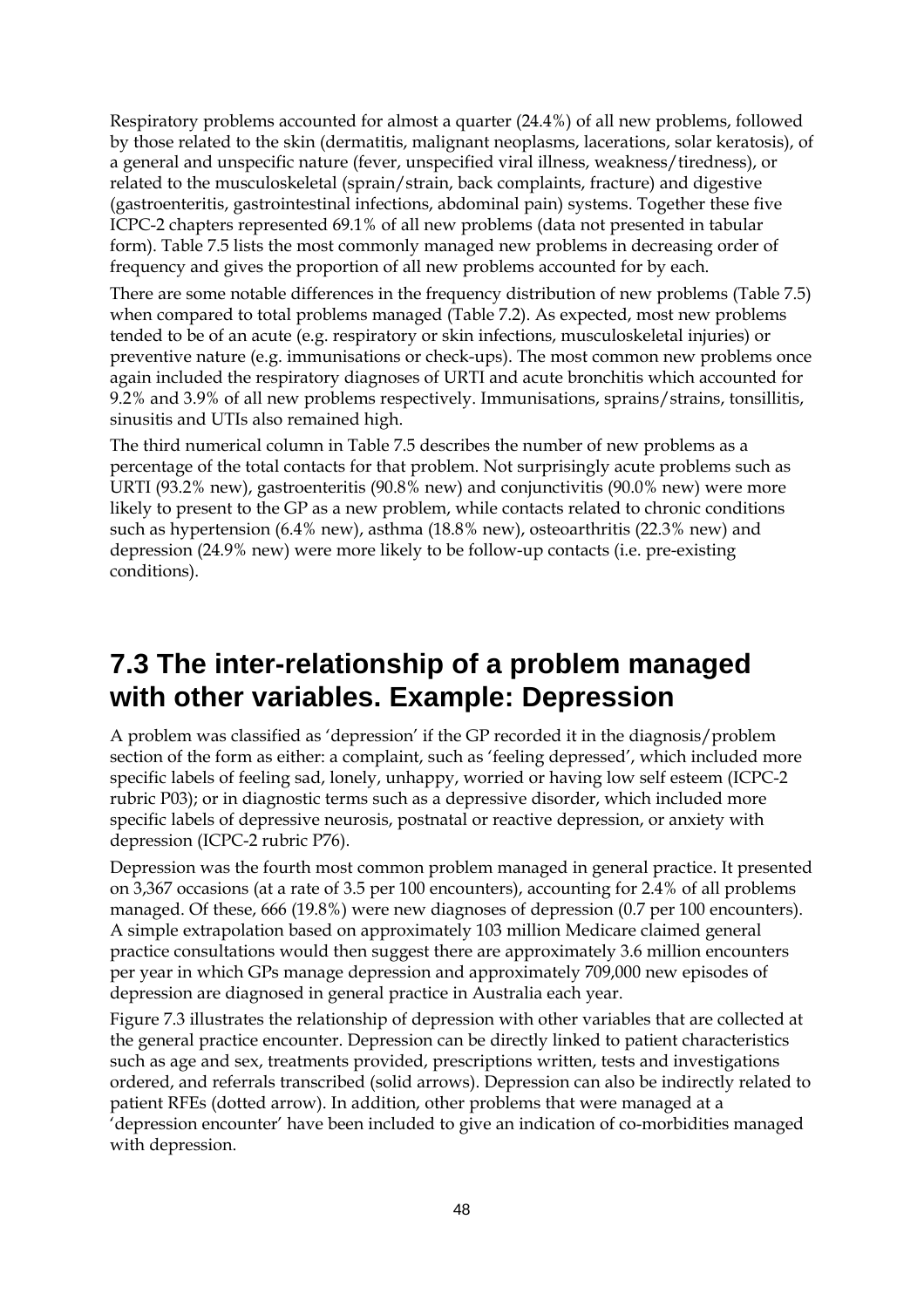#### *Age and sex distribution of patients*

Patients managed for depression were more likely to be female (67.9%). The majority of patients (72%) were aged between 25 and 64 years. Comparisons with the age and sex demographics for total encounters (females 58.9%) suggest that female patients were overrepresented at depression encounters. Such comparisons also emphasised differences in the age distribution for depression encounters. Young patients of 24 years or less accounted for only 8.3% of those managed for depression compared with 24.4% of all patients. In contrast, patients aged 25 to 44 years were over-represented (39.9%) in this sub-group.

Encounters where a new presentation/diagnosis of depression was managed depicted a similar male to female ratio to that of all patients managed for depression. This suggests that new cases of depression were not influenced by the sex of the patient. Age of the patient, however, appeared to have some impact. Overall, younger patients accounted for a larger proportion of new cases of depression, with patients under 25 years one and a half times more likely to present with a 'new' depressive illness than a previously diagnosed condition. Once again, new episodes of depression were most likely to be managed in patients aged between 25 and 44 years.

#### *Reasons for encounter*

At the 3,367 encounters where depression was managed, a total of 5868 patient RFEs were described (174 per 100 depression encounters), somewhat more than in the total dataset (146 per 100 total encounters). For over half of these encounters the patients described their reason for the encounter as depression. Requests for medication (not necessarily for depression) were also a frequent RFE presenting at a rate of 14.1 per 100 depression encounters. Other RFEs included general symptoms such as weakness (4.7 per 100), psychological symptoms and complaints including sleep disturbance (4.6 per 100), anxiety (4.2 per 100) and acute stress (3.8). Miscellaneous preventive procedures such as a general or cardiovascular check-up, back complaints and hypertension were also noted. For encounters where a 'new' depression related problem was managed, the most frequent RFEs returned some dissimilar rates. Medication requests were reduced while symptoms such as weakness, sleep disturbance, anxiety and acute stress reaction were more common than in all depression encounters.

#### *Other problems managed*

At each encounter where depression was managed a number of other problems may have arisen. Overall, a total of 3,097 other problems were managed by the GP where a depression contact occurred. The most common co-morbidities managed with depression were similar to those arising in the total dataset. There were, however, some differences in the order they occurred. Most co-morbidities presenting at depression encounters were for a range of chronic conditions such as hypertension (6.7 per 100 depression encounters), back complaints (3.1), menopausal complaints (2.7) and diabetes (2.2). Sleep disturbance (including insomnia), managed at a rate of 2.1 per 100 depression encounters, was the only other common psychological problem managed with depression. Encounters where a 'new' presentation of depression was identified returned similar patterns of co-morbidity.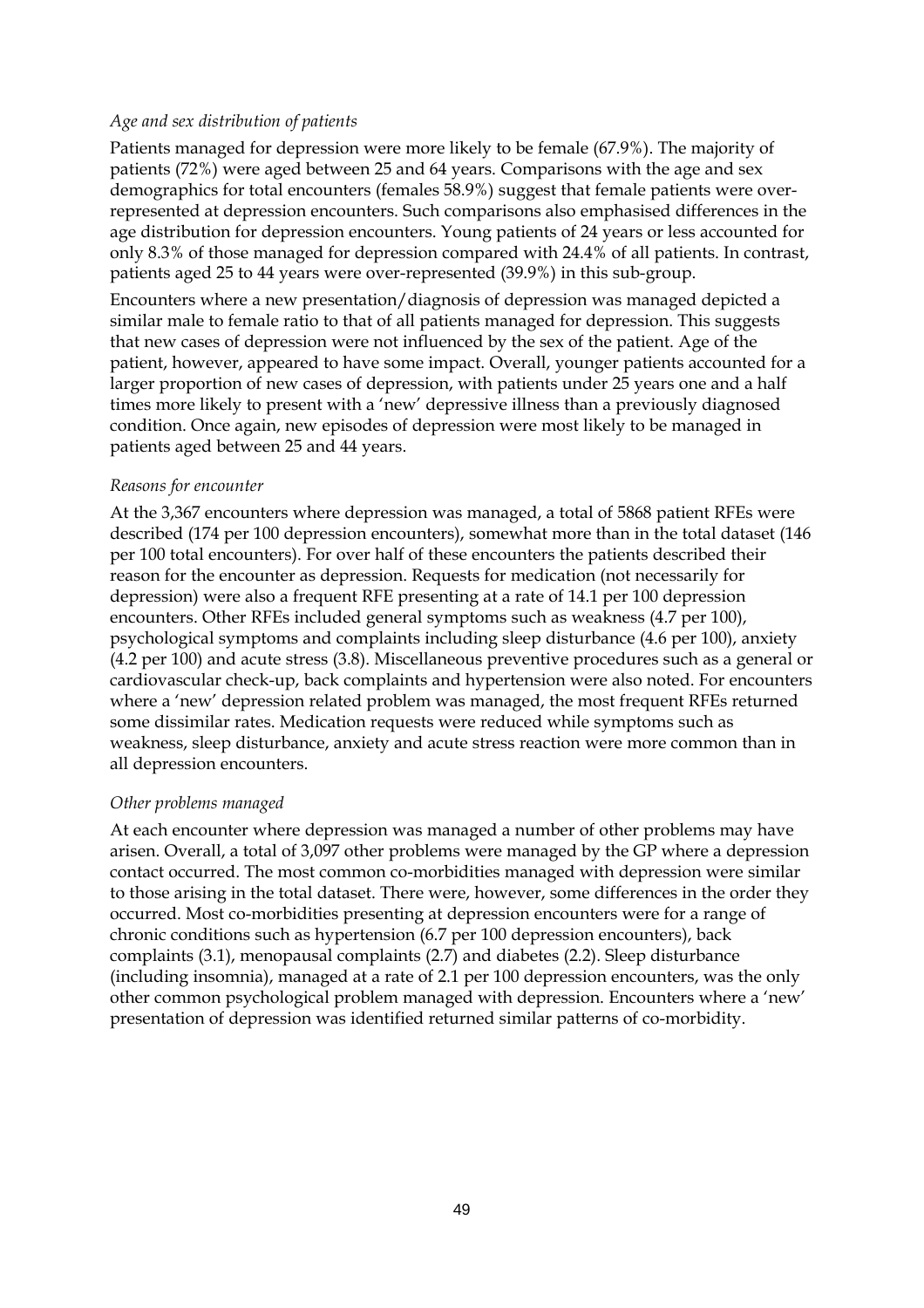### *Prescriptions and other treatments*

Counselling was by far the most common form of management, undertaken at a rate of 34.2 per 100 depression encounters and 46.7 per 100 encounters where a new case of depression was identified. Other forms of counselling, advice and reassurance were also common. Note that this compares with an overall use of psychological counselling of only 2.5 per 100 encounters in the total dataset.

Drugs were prescribed for depression at a rate of 78 per 100 depression contacts, a somewhat higher rate than in the total dataset (64.4 per 100 problems). Prescribing rates for new cases of depression were 69.6 per 100 new depression contacts. Of the 2,626 drugs prescribed for depression, 81.1% were for anti-depressants, 7.0% for anti-anxiety drugs and 5.4% for sedative hypnotics (data not presented). At a generic level, selective serotonin uptake inhibitors (SSRIs) such as sertraline, paroxetine, and fluoxetine hcl were the most common drugs prescribed, followed by the more traditional tricyclic anti-depressants (dothiepin).

#### *Tests and investigations*

Overall, rates of pathology orders for encounters where depression was managed (8.4 per 100 depression encounters) were far below those for the total dataset (24.6 per 100 total encounters). Chemistry (e.g. urine analysis), haematological (e.g. full blood counts) and microbiological investigations were the most common pathology tests ordered for depression at the relatively low rates of 5.3, 2.4 and 0.3 per 100 depression encounters respectively. New presentations of depression were investigated quite differently from chronic or follow-up depression encounters. Pathology ordering rates for new cases of depression (18.8 per 100 new depression encounters) were more than double the amount ordered for patients with depression that had been previously diagnosed.

#### *Referrals*

Overall, referrals for depression (9.1 per 100 depression encounters) were less frequent than those for the total dataset (11.2 per 100 total encounters). Referrals to medical specialists were the most common, occurring at a rate of 5 per 100 depression encounters. This was largely due to the high number of referrals to psychiatrists (4.4 per 100 depression encounters) which was over ten times that seen in the total dataset (0.3 per 100 total problem encounters). Referrals to an allied health service were also common, occurring at a rate of 3.5 per 100 depression encounters. These included referrals to psychologists, counsellors, miscellaneous other health professionals and mental health teams. Referrals to hospitals, or hospital professionals such as clinic psychiatrists, were also noted. As a whole, new cases of depression recorded a higher referral rate (14.1 per 100 new depression encounters) than that for total depression referrals (9.1 per 100).